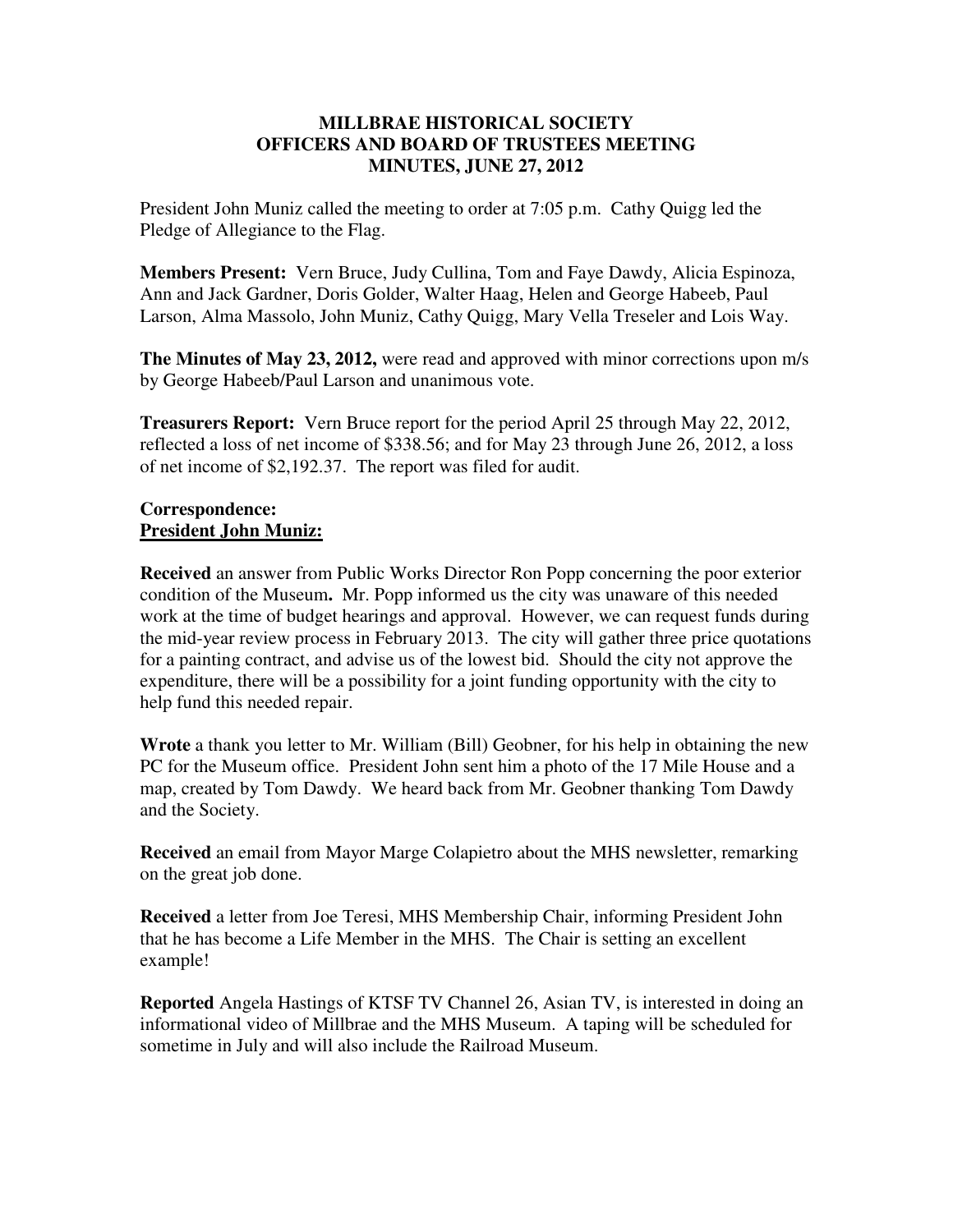## **Board and Committee Reports**

4<sup>th</sup> of July Event: Vice President Paul Larson's report on the 4<sup>th</sup> of July raffle was that everything went well. Helen Habeeb contacted many on our donor list, and said she had 13 prizes in addition to those donated by members. Many wonderful prizes were donated from our local merchants, and Peets Coffee will furnish the coffee for the day. President John said we'll have the 1929 Ford Model AA REA truck on display, and that we'll be offering the same menu at the same prices. A Flyer was sent out with the newsletter.

**Museum Volunteers**: Curator Alma Massolo said there are now two new high school boys, who will volunteer at the museum. Welcome aboard!

**The Millbrae Historical Museum Rummage Sale:** Remember the date: August 11.

## **Unfinished/New Business**

**Millbrae Lions Car Show** August 18 at St. Dunstan, free admission.

The **Millbrae Historical Society Banner** has arrived. Cost: \$132.

**Field trip to the Hiller Aviation Museum** will be Friday, July 20, entrance cost \$7.00 per attendee.

**The surplus PC** from San Mateo County is up and operational, per President John.

Board Member Joe Teresi requested through President John Muniz approval to expend **\$250 to fund MCTV to videotape** and broadcast his presentation on Josephine Waugh, our first female Mayor of Millbare, and former female Mayors of Millbrae Mary Griffin Ramseur and Doris Morse at the 4<sup>th</sup> of July luncheon celebration. This will also provide a DVD of historical record for future use. A motion/second by G. Habeeb/Quigg to approve the expenditure of \$250 carried by unanimous vote.

**Conversion of Ford AA truck to a Fire Engine**. Train Museum Director Vern Bruce informed the Board of an opportunity to accept a 1930 Ford AA truck, a \$48,000 value, which Dave Hannigan is interested in restoring to a Fire Engine for donation to the museum. The annual insurance for it has been estimated at \$1200. Following discussion, President John Muniz recommended we approve this addition to the museum and the annual insurance expense. A motion/second by H. Habeeb /Larson to approve acceptance and the expense carried by unanimous vote.

**Facility Facilitator** Jack Gardner announced he has retired as a docent. He next will work on repairing the front gate hinges.

Joe Teresi requested President John to ask the Board of Directors if they'd be willing to support the **Millbrae Community Youth Center** by contributing up to five (5) themed